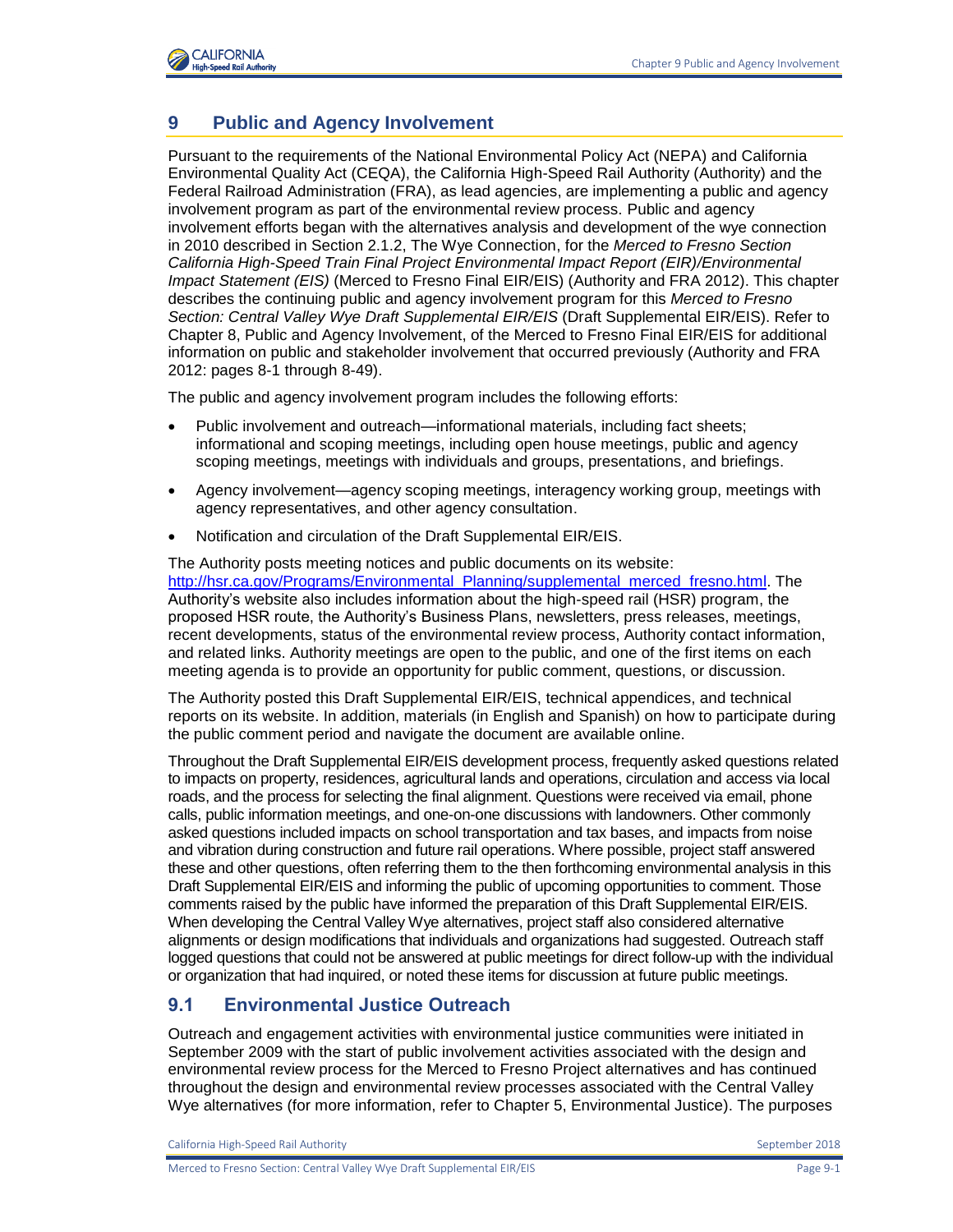of the more recent outreach included obtaining meaningful participation and input, documenting the concerns of these communities, and retaining their comments as part of the public record so the analyses and conclusions accurately reflect the setting and potential impacts of the Central Valley Wye alternatives in those communities. Volume II, Appendix 5-A, Environmental Justice Outreach Plan, contains a list of environmental justice-related interest groups that have been engaged through outreach efforts.

Meetings were advertised in Spanish, and materials for public meetings hosted by the Authority were available in Spanish as well on the website, Spanish-speaking interpreters were available at all public information meetings.

For additional information about environmental justice outreach to minority and low-income populations, see Chapter 5. [Table 9-1,](#page-5-0) which is provided at the end of this chapter, lists the past public involvement activities, including outreach to minority and low-income populations.

# **9.2 Outreach during the Alternatives Development and Analysis Process**

The alternatives analysis process used conceptual planning and environmental and engineering information to identify feasible and practicable alternatives carried forward for environmental review and preliminary engineering design in this Draft Supplemental EIR/EIS. The process of selecting the Central Valley Wye alternatives is described in Chapter 2, Alternatives. Public and agency input provided valuable information to assist in evaluating the alternatives. This section discusses the outreach that occurred during the alternatives development and analysis process for this Draft Supplemental EIR/EIS.

### **9.2.1 Public Information Meetings and Materials during the Alternatives Development and Analysis Process**

Community outreach and stakeholder input have been essential aspects of the environmental process for the Merced to Fresno Final EIR/EIS as well as this Draft Supplemental EIR/EIS. In June 2012 the Authority held public outreach meetings, briefings, presentations, workshops, and webinars focused on the wye connection to inform the April 2013 *Merced to Fresno Section: Central Valley Wye Alternatives Supplemental Alternatives Analysis Report* (2013 Supplemental Alternatives Analysis Report) (Authority and FRA 2013a). These engagement efforts are listed in [Table 9-1.](#page-5-0) In attendance were stakeholders, including landowners, farmers, residents, organizations, public agencies, and elected officials, who expressed opinions on the Central Valley Wye alternatives. These events were held in Chowchilla, Merced, Le Grand, Fairmead, and Madera. At these events, stakeholders commented verbally, provided written information, and submitted questions on comment cards. The key themes expressed by participants about the range of Central Valley Wye alternatives, included:

- Preference for alignment along existing transportation corridors.
- Minimize impacts on the City of Chowchilla.
- Minimize impacts on valuable agricultural land, irrigation facilities, and agricultural operations.
- Minimize impacts on road closures for transportation of farming equipment, school district buses, and general community circulation.

In addition, some common areas of interest were expressed, such as the effects of road closures on traffic and property access and how the right-of-way process worked. Property owners voiced concerns about effects on land values and the relation and resulting effects of the various alignments on their own property, and requested maps showing the alternatives in detail. Many property owners had concerns regarding the potential impacts on agricultural land and operations in the region, and expressed an interest in an alignment that would minimize impacts on local residents, workers, and the community as a whole. Residents of Fairmead expressed concerns about impacts on their homes and on the Fairmead Elementary School. Interest was also expressed as to the potential impacts of alternatives on water wells and on water conveyance infrastructure, as well as potential noise concerns from passing trains.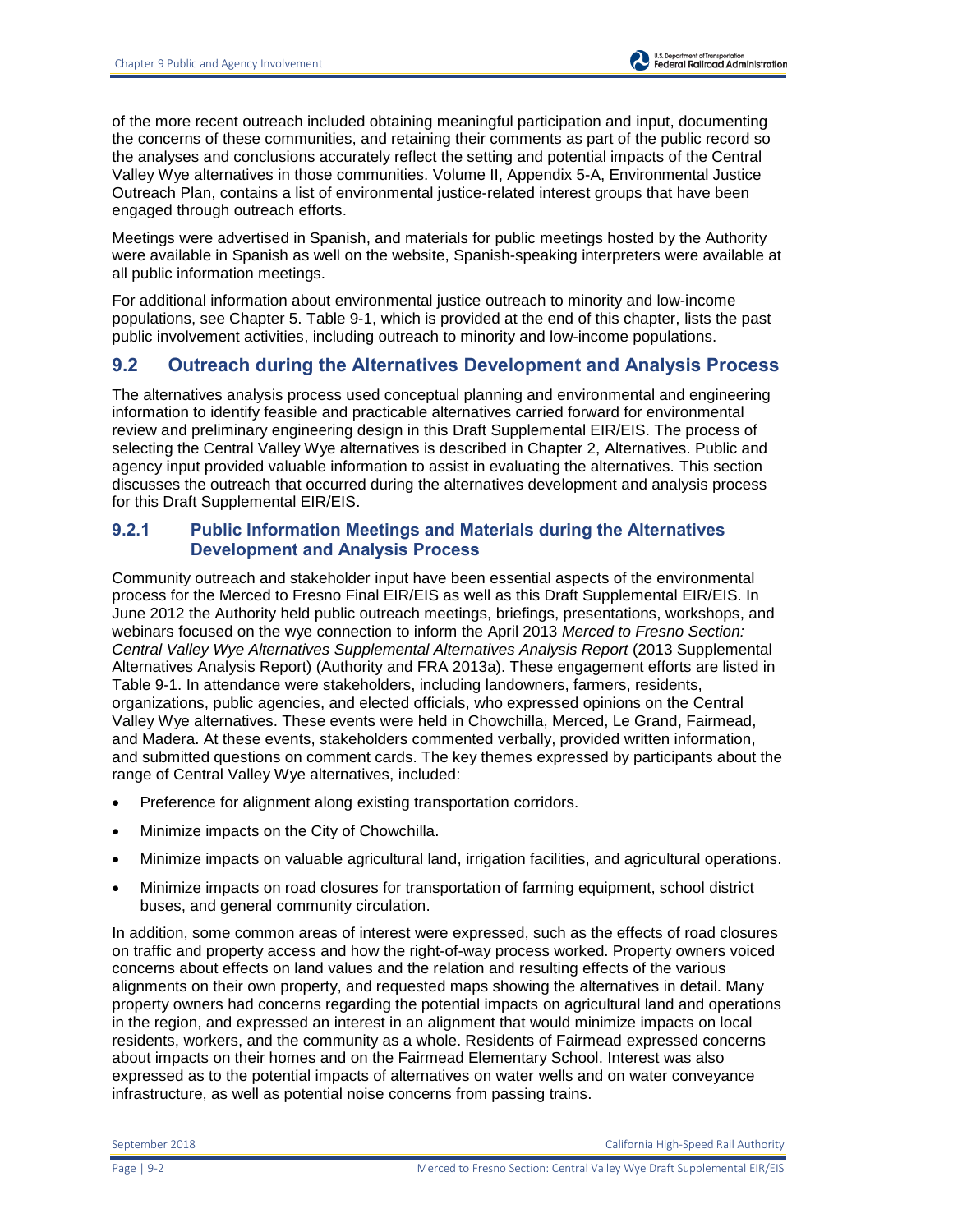### **9.2.2 Farm Bureau Working Group Meetings during the Alternatives Analysis Process**

The Authority and FRA commenced agency meetings early (2008) during the Merced to Fresno Final EIR/EIS preparation process. In 2013, the Authority began meeting regularly with the staff from the Merced and Madera County Farm Bureaus. This coordination continued with 20 meetings held between June 2013 and May 2018 with the Farm Bureau Working Group, composed of staff from these two farm bureaus, the Chowchilla Water District, and members of Preserve Our Heritage. The purpose of these working group meetings was to facilitate the exchange of information and ideas during the course of the study and receive comments from local stakeholders.

The Farm Bureau Working Group meetings provided input on the alternatives and information about local land and water use and potential impacts on agricultural and livestock operations. The results and findings of the alternative analysis were shared with the Farm Bureau Working Group throughout the process (see [Table 9-1](#page-5-0) for the dates of these meetings).

#### **9.2.3 Environmental Resource Agency Meetings during the Alternatives Analysis Process**

The Authority and FRA consulted with environmental resource agencies, including the U.S. Environmental Protection Agency (USEPA), the U.S. Fish and Wildlife Service, the U.S. Army Corps of Engineers (USACE), the U.S. Bureau of Reclamation, the California Department of Fish and Wildlife, the State Water Resources Control Board, the Central Valley Flood Protection Board, and other agencies with jurisdiction over the Central Valley Wye alternatives. The meetings and project area tours provided an overview and review of the alternatives analysis process and presented recommendations. The primary feedback included information about the environmental permitting processes and site-specific knowledge. These meetings are listed in [Table 9-1](#page-5-0) at the end of this chapter.

Following completion of the 2013 Supplemental Alternatives Analysis Report, the Authority and FRA continued ongoing coordination with the USACE and the USEPA. This coordination included preparation of the *Supplemental Checkpoint B Summary Report in Support of the Merced to Fresno Section: Wye Alternatives Section 404(b)(1) Analysis and Draft Subsequent Environmental Impact Report/Supplemental Environmental Impact Statement* (Supplemental Checkpoint B Summary Report) (Authority and FRA 2013b), intended to assist the USACE and the USEPA in selecting the Central Valley Wye alternatives to be further evaluated pursuant to 404(b)(1) guidelines of the Clean Water Act as part of Section 404 permitting for the Central Valley Wye alternatives.<sup>1</sup> The Supplemental Checkpoint B Summary Report evaluated 17 alternatives, and the Authority and FRA determined that 13 of the 17 Central Valley Wye alternatives would be eliminated from further environmental review (refer to Section 2.1.2.2, Consultation after the Merced to Fresno Final EIR/EIS, for further information).

Continued coordination between the Authority, the FRA, the USACE, and the USEPA resulted in further refinements to the Central Valley Wye alternatives. In 2014, the Authority and FRA prepared two addenda to the Supplemental Checkpoint B Summary Report: the *Report Addendum for the September 10, 2013 Checkpoint B Summary Report* (May 2014) (Authority and FRA 2014a) and the *Second Report Addendum to the September 10, 2013 Checkpoint B Summary Report* (August 2014) (Authority and FRA 2014b). During preparation of these two reports, the Authority and FRA continued to refine the Central Valley Wye alternatives, ultimately

California High-Speed Rail Authority **September 2018** September 2018

l

<sup>1</sup> In December 2010, the Authority, FRA, the USEPA, and the USACE signed a Memorandum of Understanding (MOU) for integrating NEPA, Section 404 of the Clean Water Act, and Section 408 Rivers and Harbors Act Section 14 processes for the HSR project. The MOU requires completion of three milestones (Checkpoints A, B, and C) prior to submission of Section 404 permit applications for each section of the HSR project. Checkpoint B defines the range of alternatives for consideration.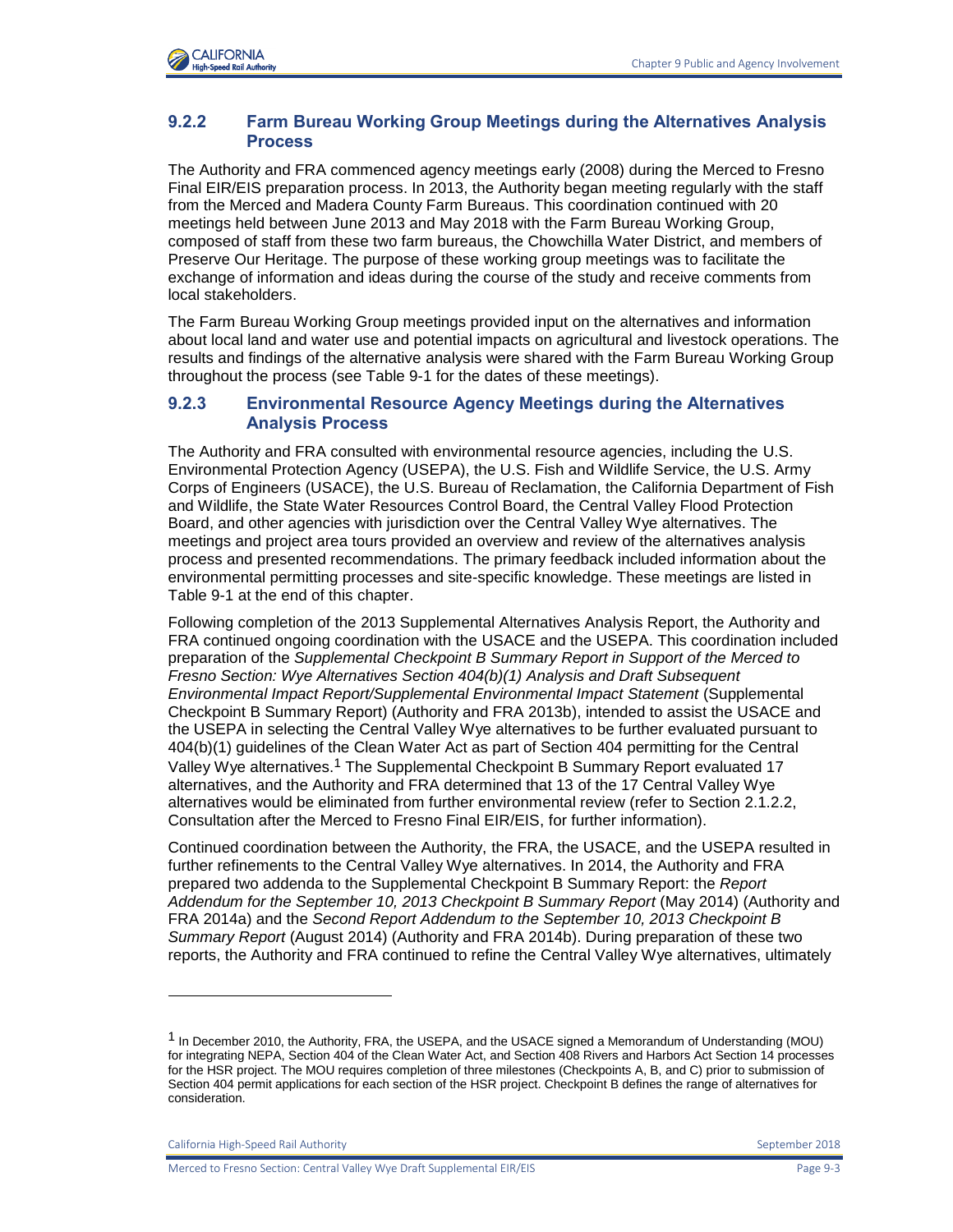withdrawing two of the four alternatives and adding one alternative to carry forward for detailed environmental review.

In August and September 2014, respectively, the USEPA and USACE concurred with the Authority and FRA on the alternatives to be evaluated in this Draft Supplemental EIR/EIS: SR 152 (North) to Road 13 Wye Alternative, SR 152 (North) to Road 19 Wye Alternative, and Avenue 21 to Road 13 Wye Alternative. The Authority and FRA continued to conduct public outreach with local stakeholders, holding more than 50 agency and public meetings since the alternatives were refined and reduced in number in September 2014. This effort produced additional information about the Central Valley Wye alternatives and informed further refinements to the alternatives proposed to be carried forward or withdrawn. As a result of this additional stakeholder outreach and upon review of improved mapping documentation for the various alignments, a previously considered alternative, SR 152 (North) to Road 11 Wye, was carried forward for analysis. To support this decision, the Authority and FRA prepared the *Third Report Addendum to the September 10, 2013 Supplemental Checkpoint B Summary Report* (November 2016) (Authority and FRA 2016). The USACE and the USEPA concurred with adding the SR 152 (North) to Road 11 Wye Alternative in December 2016.

# **9.3 Outreach during Development of Draft Supplemental EIR/EIS**

With the selection of the four alternatives, the Authority and FRA moved forward with preparation of this Draft Supplemental EIR/EIS and the identification of a preferred Central Valley Wye alternative, a decision that had previously been deferred. Section 2.1.2, The Wye Connection, provides details of the approval of the Merced to Fresno Section: Hybrid Alternative as the preferred alternative evaluated in the Merced to Fresno Final EIR/EIS. The Authority's approval, however, deferred making a decision on the preferred wye design option to allow for additional environmental analysis to be completed. The public and agency outreach associated with this Draft Supplemental EIR/EIS continues the public discussion of the wye design options. Throughout this process, the Authority and FRA have continued to hold meetings to update and obtain feedback from the public and meet with federal, state, and local agencies. The following subsections provide details of these activities.

### **9.3.1 Public Information Materials and Meetings**

Public information meetings were held during preparation of this Draft Supplemental EIR/EIS to inform the public about the environmental analysis, alternative refinements, recommendations for the preferred alternative, and the status of the Draft Supplemental EIR/EIS. In addition, these meetings provided information on various HSR project components and served as forums for obtaining feedback. The public information meetings included brief presentations and project information materials (on display and in fact sheets), and project staff were available to answer questions. Meetings were announced through direct mail to those who requested involvement in and notification of activities related to the Central Valley Wye alternatives, advertisements in local newspapers, and postings on the Authority's websites:

[http://hsr.ca.gov/Programs/Environmental\\_Planning/supplemental\\_merced\\_fresno.html.](http://hsr.ca.gov/Programs/Environmental_Planning/supplemental_merced_fresno.html) Various publications and materials were also made available on this website, including the *Merced to Fresno Section: Central Valley Wye High-Speed Rail Fact Sheet, Permit to Enter Process, "Your Property, Your High-Speed Rail Project."*

The Authority also participated in additional public meetings hosted by other agencies to provide project information and obtain feedback. The places and dates of these meetings are listed in [Table 9-1](#page-5-0) at the end of this chapter.

### **9.3.2 Tribal Coordination Meetings**

The Authority coordinated with Native American tribal representatives during coordination meetings and a project tour. Multiple tribes participated in a July 16, 2014 Tribal Coordination meeting. Other tribal representatives participated in a tour of the Central Valley Wye alternatives on August 28, 2014. [Table 9-1](#page-5-0) at the end of this chapter lists dates and locations of these meetings. Section 3.17, Cultural Resources, includes detailed information on coordination with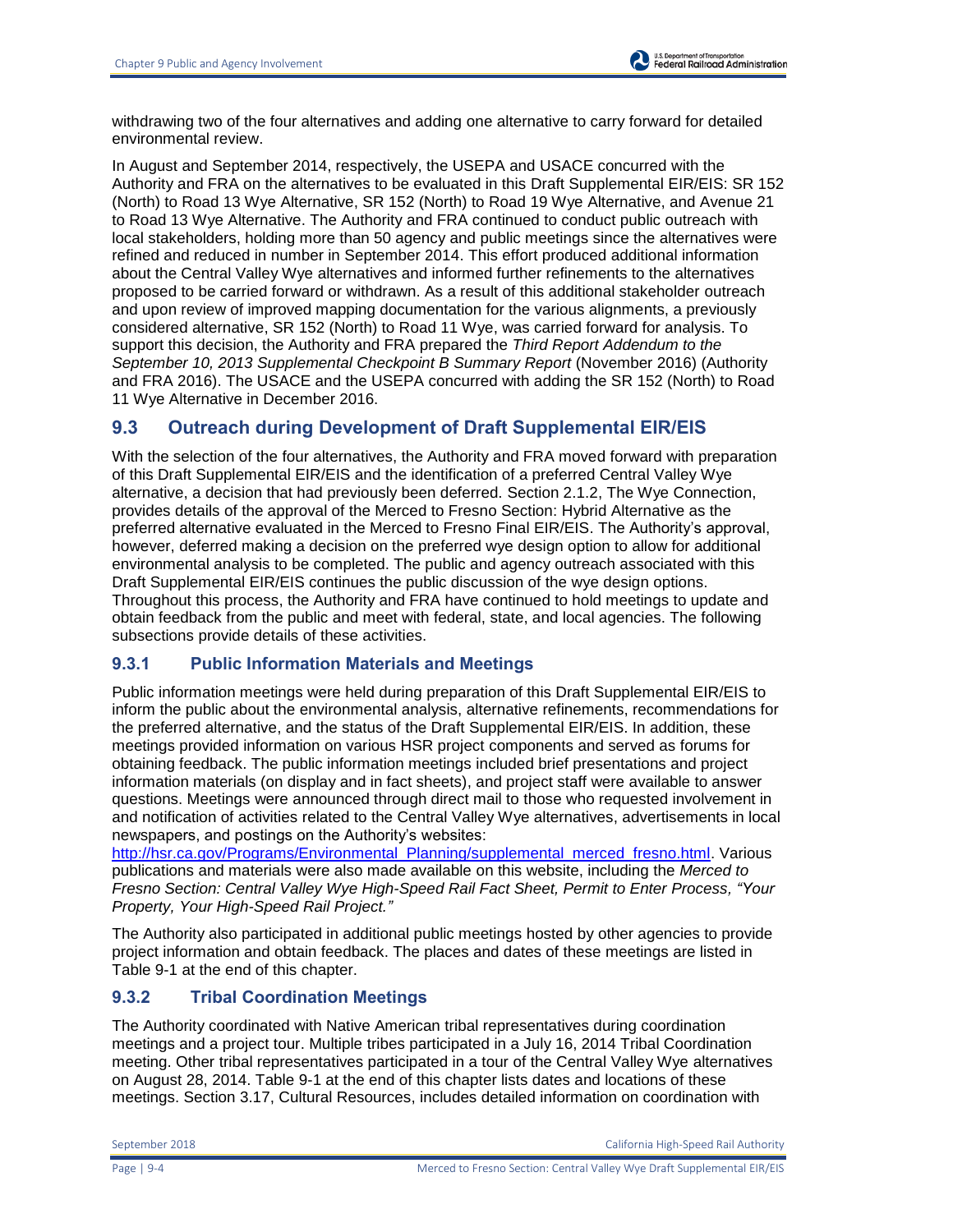

Native American tribes. Additionally, Volume II, Appendix 3.17-C, Tribal Outreach and Consultation, provides a summary of the consultation conducted by the Authority and the FRA for the HSR Section 106 Programmatic Agreement, including tribal outreach and consultation for the Central Valley Wye alternatives.

For projects that issue a Notice of Preparation after July 1, 2015, Assembly Bill 52 (Chapter 532, Statutes of 2014) requires lead agencies to offer Native American tribes with an interest in tribal cultural resources located within their jurisdiction the opportunity to consult on CEQA documents. Because the Notice of Preparation was issued prior to July 1, 2015, the Central Valley Wye alternatives are not subject to Assembly Bill 52 tribal consultation requirements under CEQA.

### **9.3.3 Agency Meetings and Consultation**

The Authority and FRA consulted with federal, state, and local agencies under NEPA and with trustee and responsible agencies under CEQA regarding specific resources under the jurisdiction of these agencies as provided in Table  $9-1.2$  Additional information on coordination efforts are described Section 3.7, Biological Resources and Wetlands; Section 3.12, Socioeconomics and Communities; and Chapter 5. [Table 9-1](#page-5-0) provides dates and places of meetings with other interested federal, state, and local agencies that were also consulted throughout the process.

# **9.4 Notification and Circulation of Draft Supplemental EIR/EIS**

Notice regarding the availability and the circulation of this Draft Supplemental EIR/EIS was provided pursuant to CEQA and NEPA requirements in both English and Spanish. This notice included publication of an announcement in local newspapers that have general circulation in areas potentially affected by the Central Valley Wye alternatives. The announcement described the availability of the Draft Supplemental EIR/EIS, the time and location of workshops, public hearings, where the document could be viewed, and the period during which public comment would be received. A letter, informational brochure, fact sheet, and notice of availability were made available in English and Spanish and mailed to those within a 300-foot buffer of the project footprints for all Central Valley Wye alternatives, which is inclusive of temporary and permanent impacts associated with each Central Valley Wye alternative. In addition, a postcard in English and Spanish was mailed to additional stakeholders who had indicated their interest in the project and had requested to be kept informed. An email was also sent to an email distribution list composed of emails collected from public commenters and public information meeting attendees who provided an email address and asked to be added to the project mailing list. A separate email was also sent to local and regional elected officials in the Central Valley.

The USEPA will publish a notice of availability for the Draft Supplemental EIR/EIS in the *Federal Register*. Additional notices included the following:

- A notice of completion indicating the availability of the Draft Supplemental EIR/EIS was filed with the State Clearinghouse and sent to state agencies.
- Several dozen notices were also displayed at locations such as:
	- Businesses and public gathering places
	- Post offices
	- School districts
	- Offices of the County Clerks for Merced and Madera Counties
	- Amtrak stations within 5 miles of the vicinity of the Central Valley Wye alternatives project footprints

California High-Speed Rail Authority **September 2018** September 2018

l

<sup>&</sup>lt;sup>2</sup> Three federal agencies are defined as Cooperating Agencies as part of this NEPA review process: the USACE, the U.S. Bureau of Reclamation, and the Surface Transportation Board.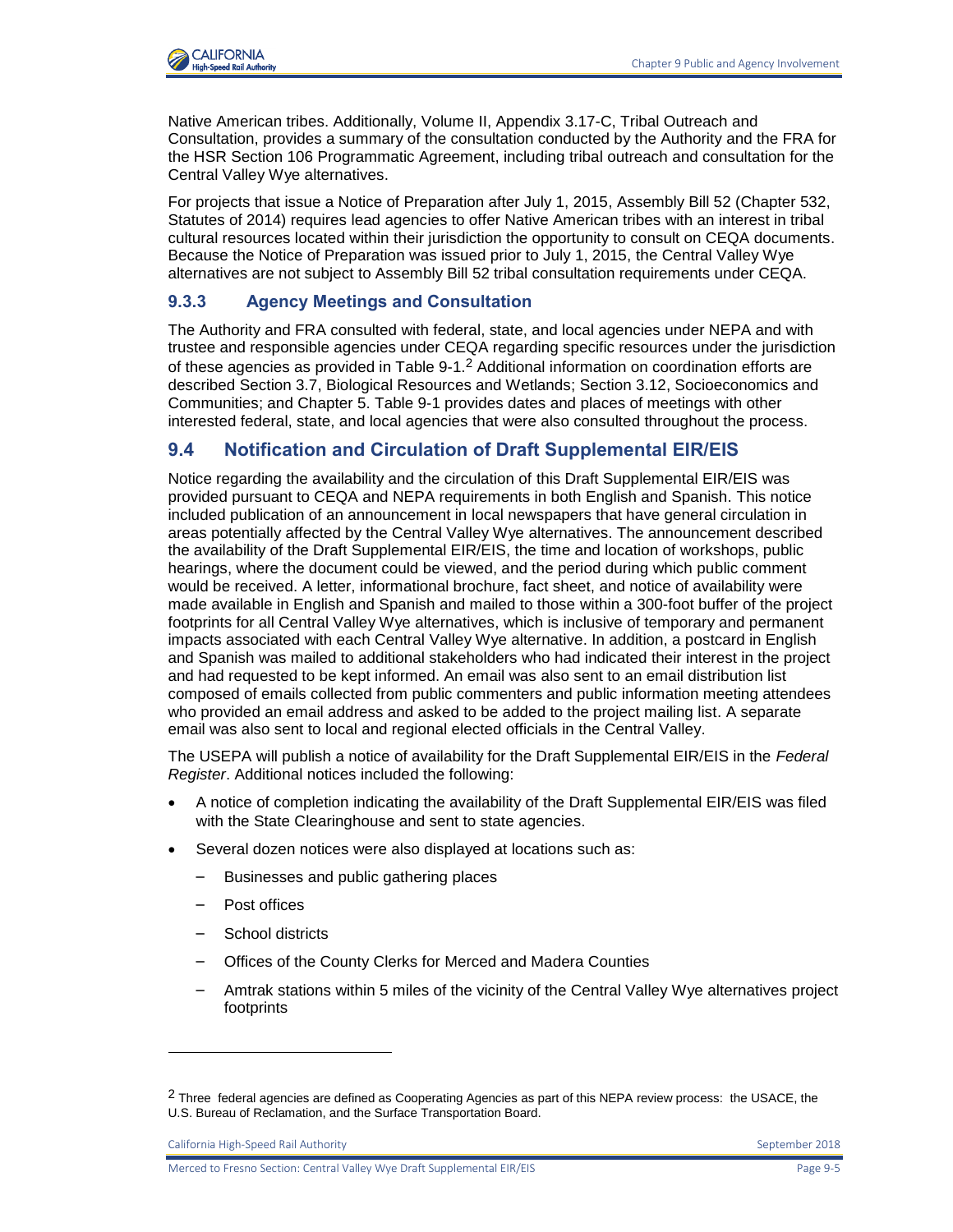The Draft Supplemental EIR/EIS was sent to federal, state, and local agencies, regional transportation agencies, and organizations and persons who had expressed an interest in the project. The Draft Supplemental EIR/EIS is available on the Authority [\(www.hsr.ca.gov\)](http://www.hsr.ca.gov/) and FRA's websites [\(www.fra.dot.gov\)](http://www.fra.dot.gov/), on CD upon request, and on the USEPA's online EIS Database at: [https://cdxnodengn.epa.gov/cdx-enepa-public/action/eis/search.](https://cdxnodengn.epa.gov/cdx-enepa-public/action/eis/search) Printed and electronic copies of the Draft Supplemental EIR/EIS have been placed at public libraries, Authority offices, and county clerk offices. Public hearing dates and locations also are posted on the Authority's website. A distribution list for the Draft Supplemental EIR/EIS is provided in Chapter 10, Draft Supplemental EIR/EIS Distribution.

<span id="page-5-0"></span>

|  |  |  |  | <b>Table 9-1 Public and Agency Meetings</b> |
|--|--|--|--|---------------------------------------------|
|--|--|--|--|---------------------------------------------|

| <b>Organization/Individual</b>                                              | <b>Date</b> | <b>Topic</b>                                           |
|-----------------------------------------------------------------------------|-------------|--------------------------------------------------------|
| Merced County Farm Bureau, Madera County<br>Farm Bureau, and Kole Upton     | 6/20/2012   | <b>Coordination Meeting</b>                            |
| City of Chowchilla                                                          | 9/26/2012   | <b>HSR Briefing</b>                                    |
| Central Valley Rails to Trails Meeting                                      | 11/20/2012  | <b>HSR Briefing</b>                                    |
| Central Valley Rail Policy Working Group<br>meeting/SJRCC                   | 11/30/2012  | <b>HSR Discussion</b>                                  |
| Kole Upton, Representative of Preserve Our<br>Heritage                      | 1/9/2013    | <b>HSR Presentation and Discussion</b>                 |
| City of Chowchilla                                                          | 1/15/2013   | <b>HSR Briefing</b>                                    |
| City of Chowchilla                                                          | 1/17/2013   | <b>HSR Briefing</b>                                    |
| Madera County Supervisor Max Rodriguez and<br>Lazy K Ranch                  | 1/22/2013   | HSR Briefing and Discussion                            |
| Authority Board of Directors Meeting                                        | 1/23/2013   | Project Update Presentation                            |
| <b>Fagundes Dairy</b>                                                       | 1/25/2013   | <b>HSR Discussion</b>                                  |
| Merced City Council                                                         | 2/4/2013    | HSR Briefing and Discussion                            |
| Dan Lieberman, District Director for State Senator<br><b>Leland Yee</b>     | 2/8/2013    | <b>HSR Briefing</b>                                    |
| Fred Fagundes, Preserve Our Heritage, Merced<br>County Farm Bureau          | 2/8/2013    | HSR Briefing and Discussion                            |
| Fred Fagundes, Judge Brigby, Madera County<br>Planning and Roads Department | 2/20/2013   | HSR Briefing and Discussion                            |
| Madera County Roads Department                                              | 2/27/2013   | <b>Coordination Meeting</b>                            |
| CertainTeed Corporation                                                     | 3/4/2013    | HSR Briefing and Discussion                            |
| Assemblyman Frank Bigelow, District 5                                       | 3/14/2013   | <b>HSR Briefing and Discussion</b>                     |
| City of Chowchilla                                                          | 3/19/2013   | HSR Briefing and Discussion                            |
| Merced County Farm Bureau                                                   | 3/19/2013   | HSR Briefing and Discussion                            |
| Madera County Farm Bureau                                                   | 3/19/2013   | HSR Briefing and Discussion                            |
| MCAG Executive Director Marjie Kirn                                         | 3/19/2013   | HSR Briefing and Discussion                            |
| Central Valley Wye Community Meeting                                        | 3/20/2013   | Community Meeting, Presentation, Open<br>House and Q&A |

September 2018 California High-Speed Rail Authority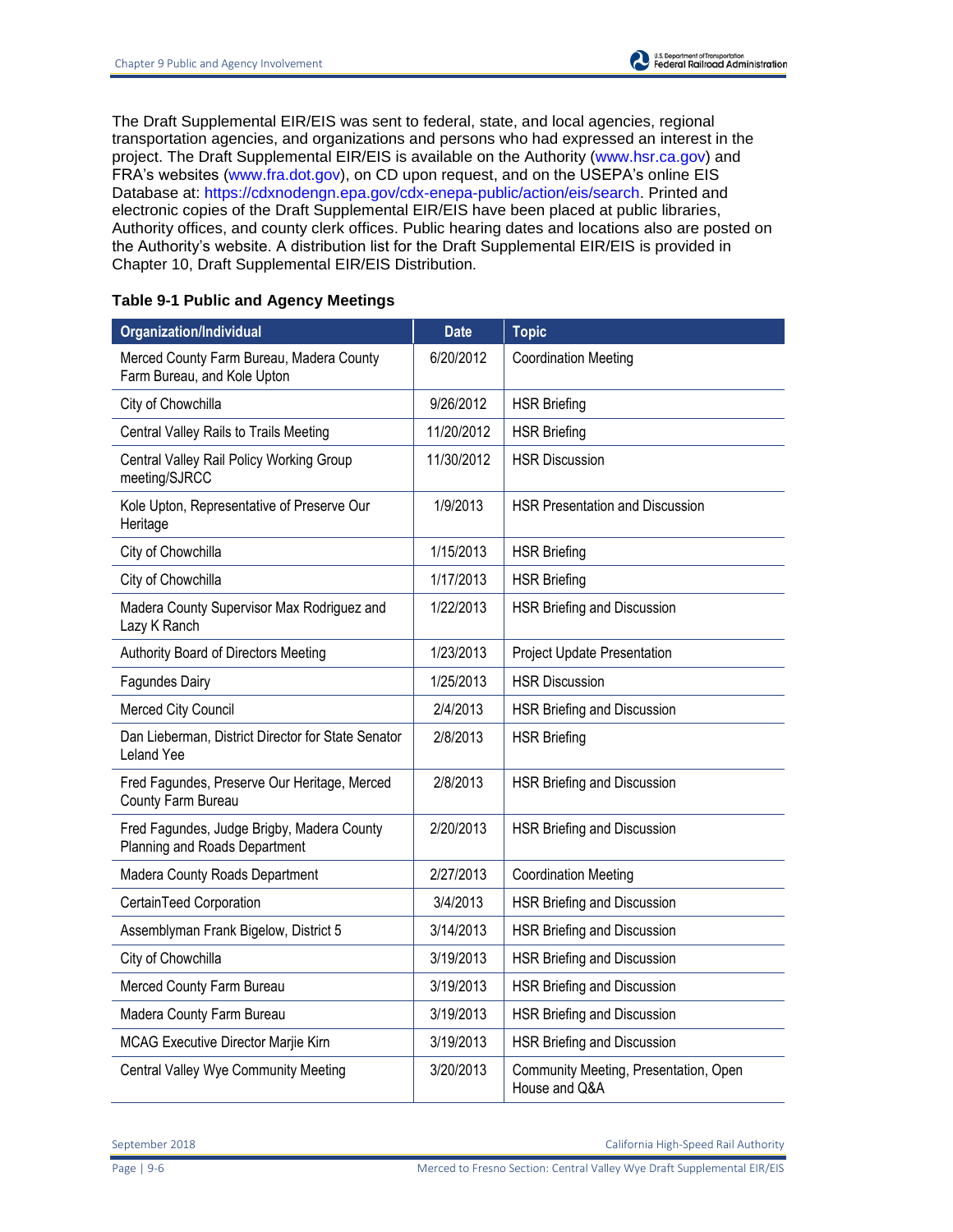

| <b>Organization/Individual</b>                                                                       | <b>Date</b> | <b>Topic</b>                                               |
|------------------------------------------------------------------------------------------------------|-------------|------------------------------------------------------------|
| Lazy K Ranch                                                                                         | 3/20/2013   | HSR Briefing and Discussion                                |
| Congressman Costa's staff, Merced College<br>President Taylor, Madera County Supervisor<br>Farinelli | 3/21/2013   | <b>HSR Presentation and Discussion</b>                     |
| <b>Madera County Transportation Commission</b>                                                       | 3/21/2013   | <b>Coordination Meeting</b>                                |
| Congressional Central Valley Wye Alignment Tour<br>(Congressman Denman, Congressman Costa)           | 3/26/2013   | Tour and Discussion with Congressional Staff               |
| Central Valley Wye Community Meeting                                                                 | 3/27/2013   | Community Presentation and Open House                      |
| Preserve our Heritage                                                                                | 3/27/2013   | HSR Briefing and Discussion                                |
| Merced County Farm Bureau                                                                            | 3/27/2013   | HSR Briefing and Discussion                                |
| Madera County Farm Bureau                                                                            | 3/27/2013   | HSR Briefing and Discussion                                |
| Chowchilla Elementary and High School Districts                                                      | 3/27/2013   | HSR Update and Discussion                                  |
| Authority Board of Directors Meeting                                                                 | 4/4/2013    | Presentation on the Central Valley Wye<br>Alternatives     |
| Merced County Supervisor Pedrozo                                                                     | 4/8/2013    | Update Elected Officials on HSR and Q&A                    |
| Merced County Supervisor Pedrozo, Marchini<br>Farms                                                  | 4/8/2013    | HSR Briefing and Discussion                                |
| Merced County Farm Bureau                                                                            | 4/9/2013    | HSR Project Update and Q&A                                 |
| Madera County Farm Bureau                                                                            | 4/9/2013    | HSR Project Update and Q&A                                 |
| Madera County Staff                                                                                  | 4/16/2013   | <b>Coordination Meeting</b>                                |
| USACE, USEPA, USFWS, NMFS, USBR, CDFW,<br>SWRCB, CVFPB                                               | 4/17/2013   | <b>HSR Presentation and Discussion</b>                     |
| Minturn Nut Company, Marchini Farms, Merced<br>County Supervisor Pedrozo                             | 4/22/2013   | HSR Briefing and Discussion                                |
| CertainTeed Corporation                                                                              | 4/25/2013   | HSR Briefing and Discussion                                |
| Lower San Joaquin Levee District                                                                     | 5/1/2013    | <b>Coordination Meeting</b>                                |
| Madera County Flood Control                                                                          | 5/1/2013    | <b>Coordination Meeting</b>                                |
| Dos Palos Cotton Gin                                                                                 | 5/1/2013    | HSR Briefing and Discussion                                |
| Fairmead Community, Friends of Fairmead                                                              | 5/5/2013    | HSR Update and Q&A                                         |
| Chowchilla Developer                                                                                 | 5/9/2013    | HSR Briefing and Discussion                                |
| Fagundes Ranch, Preserve Our Heritage,<br>Fagundes Brothers                                          | 5/10/2013   | Overview of Central Valley Working Group<br>and Discussion |
| Local Farm Operators                                                                                 | 5/10/2013   | HSR Briefing and Discussion                                |
| City of Chowchilla                                                                                   | 5/15/2013   | <b>Coordination Meeting</b>                                |
| Almond Tree Hulling Company                                                                          | 5/15/2013   | HSR Project Update and Q&A                                 |
| Greenhills Homeowners Association, Executive<br>Board                                                | 5/15/2013   | HSR Project Update and Q&A                                 |

California High-Speed Rail Authority **September 2018** September 2018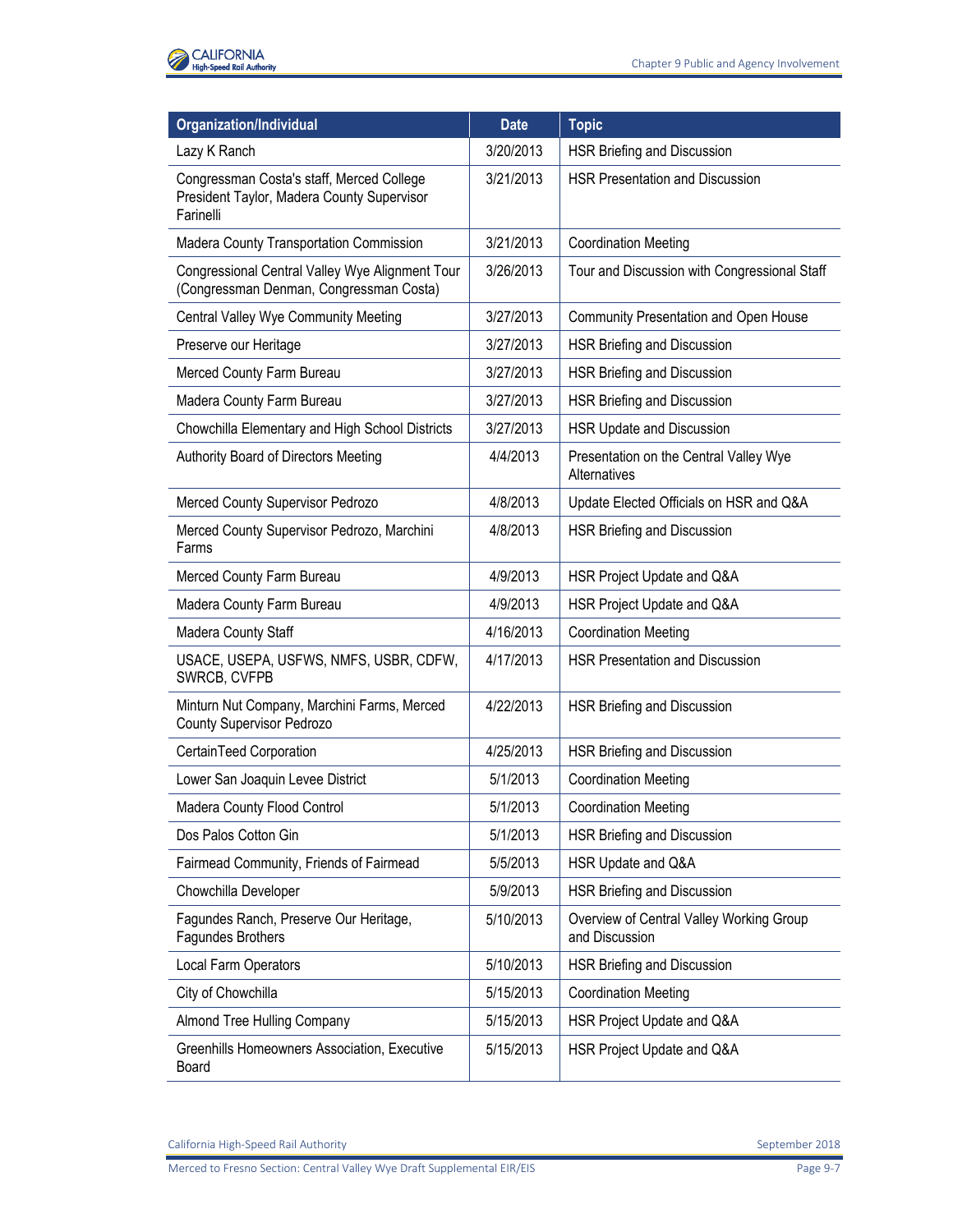| <b>Organization/Individual</b>                                                                                                        | <b>Date</b> | <b>Topic</b>                                                                  |
|---------------------------------------------------------------------------------------------------------------------------------------|-------------|-------------------------------------------------------------------------------|
| <b>UPRR</b>                                                                                                                           | 5/23/2013   | HSR Project Update and Q&A                                                    |
| Fairmead Community, Friends of Fairmead                                                                                               | 5/30/2013   | HSR Project Update and Q&A                                                    |
| Preserve Our Heritage, Fagundes Ranch,<br>Fagundes Brothers                                                                           | 5/31/2013   | HSR Project Update and Q&A                                                    |
| Preserve Our Heritage, Fagundes Brothers,<br><b>Greenhills Homeowners Association</b>                                                 | 6/10/2013   | HSR Briefing and Discussion                                                   |
| Chowchilla City Council                                                                                                               | 6/11/2013   | HSR Presentation and Q & A                                                    |
| Chowchilla School District Superintendents                                                                                            | 6/12/2013   | HSR Presentation and Q & A                                                    |
| Merced County Farm Bureau/Madera County<br>Farm Bureau                                                                                | 6/12/2013   | Farm Bureau Working Group Briefing and<br>Discussion                          |
| Fagundes Brothers                                                                                                                     | 6/14/2013   | HSR Briefing and Discussion                                                   |
| Val Lopez (Amah Mutsun Tribe)                                                                                                         | 6/18/2013   | <b>Tribal Coordination Meeting</b>                                            |
| Merced County Farm Bureau/Madera County<br>Farm Bureau                                                                                | 7/8/2013    | Farm Bureau Working Group Briefing and<br>Discussion                          |
| <b>Merced Public Works</b>                                                                                                            | 7/25/2013   | <b>Coordination Meeting</b>                                                   |
| Merced County Farm Bureau/Madera County<br>Farm Bureau                                                                                | 8/14/2013   | Farm Bureau Working Group Briefing and<br>Discussion                          |
| Caltrans District 6                                                                                                                   | 8/14/2013   | <b>Coordination Meeting</b>                                                   |
| <b>UPRR</b>                                                                                                                           | 8/20/2013   | HSR Project Update and Q&A                                                    |
| Merced County Farm Bureau/Madera County<br>Farm Bureau                                                                                | 10/9/2013   | Farm Bureau Working Group Briefing and<br>Discussion                          |
| Merced County Supervisor John Pedrozo and<br>Merced County Staff                                                                      | 10/10/2013  | Update Elected Officials on HSR and Q&A                                       |
| Tribal Coordination Meeting with Amah Mutsun<br>Tribe                                                                                 | 10/25/2013  | Meeting to discuss the San Jose to Merced<br>Section, updates to HSR and Q&A. |
| Teleconference with USEPA and USACE                                                                                                   | 11/12/2013  | <b>Coordination Meeting</b>                                                   |
| USEPA and USACE Agency Tour                                                                                                           | 11/19/2013  | Tour and Agency Coordination Discussion                                       |
| <b>USEPA and USACE Teleconference</b>                                                                                                 | 11/26/2013  | <b>Coordination Meeting</b>                                                   |
| California Department of Corrections and<br>Rehabilitation                                                                            | 12/2/2013   | <b>HSR Presentation and Discussion</b>                                        |
| <b>USEPA and USACE Teleconference</b>                                                                                                 | 12/3/2013   | <b>Coordination Meeting</b>                                                   |
| Merced County Farm Bureau/Madera County<br>Farm Bureau                                                                                | 12/18/2013  | Farm Bureau Working Group Briefing and<br>Discussion                          |
| Greenhills Estates Property Owners, Chowchilla<br>City Manager Lewis, Chowchilla Mayor Walker,<br>and Madera County Supervisor Rogers | 1/15/2014   | <b>HSR Presentation and Discussion</b>                                        |
| Madera County Public Works Staff                                                                                                      | 1/23/2014   | HSR Presentation and Q&A                                                      |
| Caltrans District 10                                                                                                                  | 1/27/2014   | HSR Presentation and Q&A                                                      |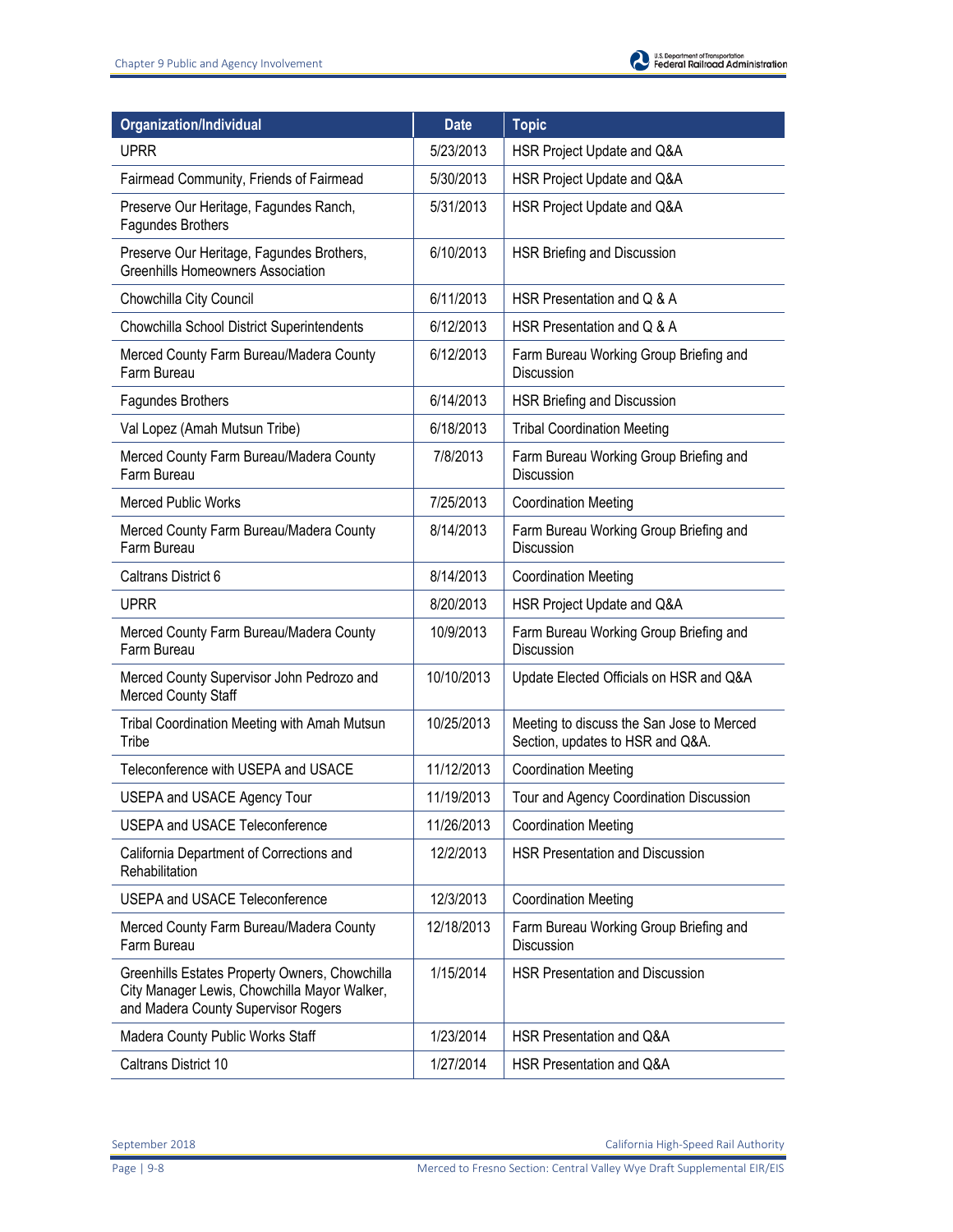

| Organization/Individual                                                                                                       | <b>Date</b> | <b>Topic</b>                                                              |
|-------------------------------------------------------------------------------------------------------------------------------|-------------|---------------------------------------------------------------------------|
| Caltrans District 6                                                                                                           | 1/28/2014   | HSR Presentation and Q&A                                                  |
| Merced County Farm Bureau/Madera County<br>Farm Bureau                                                                        | 3/5/2014    | Farm Bureau Working Group Briefing and<br>Discussion                      |
| City of Chowchilla                                                                                                            | 3/5/2014    | Meeting to discuss potential noise and<br>vibration impacts in Chowchilla |
| Caltrans District 6                                                                                                           | 5/29/2014   | Proposed HSR alignment crossings for SR<br>99/SR 152 Interchange          |
| Merced County Farm Bureau/Madera County<br>Farm Bureau, Preserve Our Heritage Members,<br>and Chowchilla Water District Staff | 6/5/2014    | Farm Bureau Working Group Briefing and<br>Discussion                      |
| City of Chowchilla and Caltrans District 7                                                                                    | 6/5/2014    | <b>Coordination Meeting</b>                                               |
| Native American Tribes in Central Valley Wye<br>Area                                                                          | 7/16/2014   | <b>Tribal Coordination Meeting</b>                                        |
| Central Valley Wye Area Federal Agency Tour                                                                                   | 7/17/2014   | HSR Presentation, Tour and Q&A                                            |
| Tribal Representatives in the Central Valley Wye<br>Area                                                                      | 8/28/2014   | Tribal Coordination Meeting and tour of the<br>alignments                 |
| Merced County Farm Bureau/Madera County<br>Farm Bureau                                                                        | 9/25/2014   | Farm Bureau Working Group Briefing and<br><b>Discussion</b>               |
| Chowchilla Water District                                                                                                     | 1/5/2015    | HSR Briefing and Discussion                                               |
| City of Chowchilla                                                                                                            | 1/6/2015    | HSR Briefing and Discussion                                               |
| City of Madera Staff                                                                                                          | 1/6/2015    | HSR Briefing and Discussion                                               |
| County of Madera Public Works                                                                                                 | 1/8/2015    | HSR Briefing and Discussion                                               |
| Henry Miller Reclamation District                                                                                             | 1/8/2015    | HSR Briefing and Discussion                                               |
| San Luis Canal Company                                                                                                        | 1/8/2015    | HSR Briefing and Discussion                                               |
| Merced County Farm Bureau/Madera County<br>Farm Bureau                                                                        | 1/8/2015    | Farm Bureau Working Group Briefing and<br><b>Discussion</b>               |
| Central Valley Flood Protection Board                                                                                         | 1/15/2015   | HSR Briefing and Discussion                                               |
| <b>Merced County</b>                                                                                                          | 1/16/2015   | <b>Coordination Meeting</b>                                               |
| Central Valley Wye Community Information<br>Meeting                                                                           | 1/20/2015   | Public Presentation, Open House and<br><b>Discussion</b>                  |
| Central Valley Wye Community Information<br>Meeting                                                                           | 1/21/2015   | Public Presentation, Open House and<br>Discussion                         |
| Central California Irrigation District                                                                                        | 1/26/2015   | HSR Briefing and Discussion                                               |
| PG&E                                                                                                                          | 2/4/2015    | Interconnection Coordination                                              |
| Henry Miller Reclamation District                                                                                             | 2/10/2015   | HSR Briefing and Discussion                                               |
| City of Chowchilla                                                                                                            | 2/24/2015   | HSR Briefing and Discussion                                               |
| Merced County Public Works Department                                                                                         | 4/8/2015    | <b>Coordination Meeting</b>                                               |

California High-Speed Rail Authority **September 2018** September 2018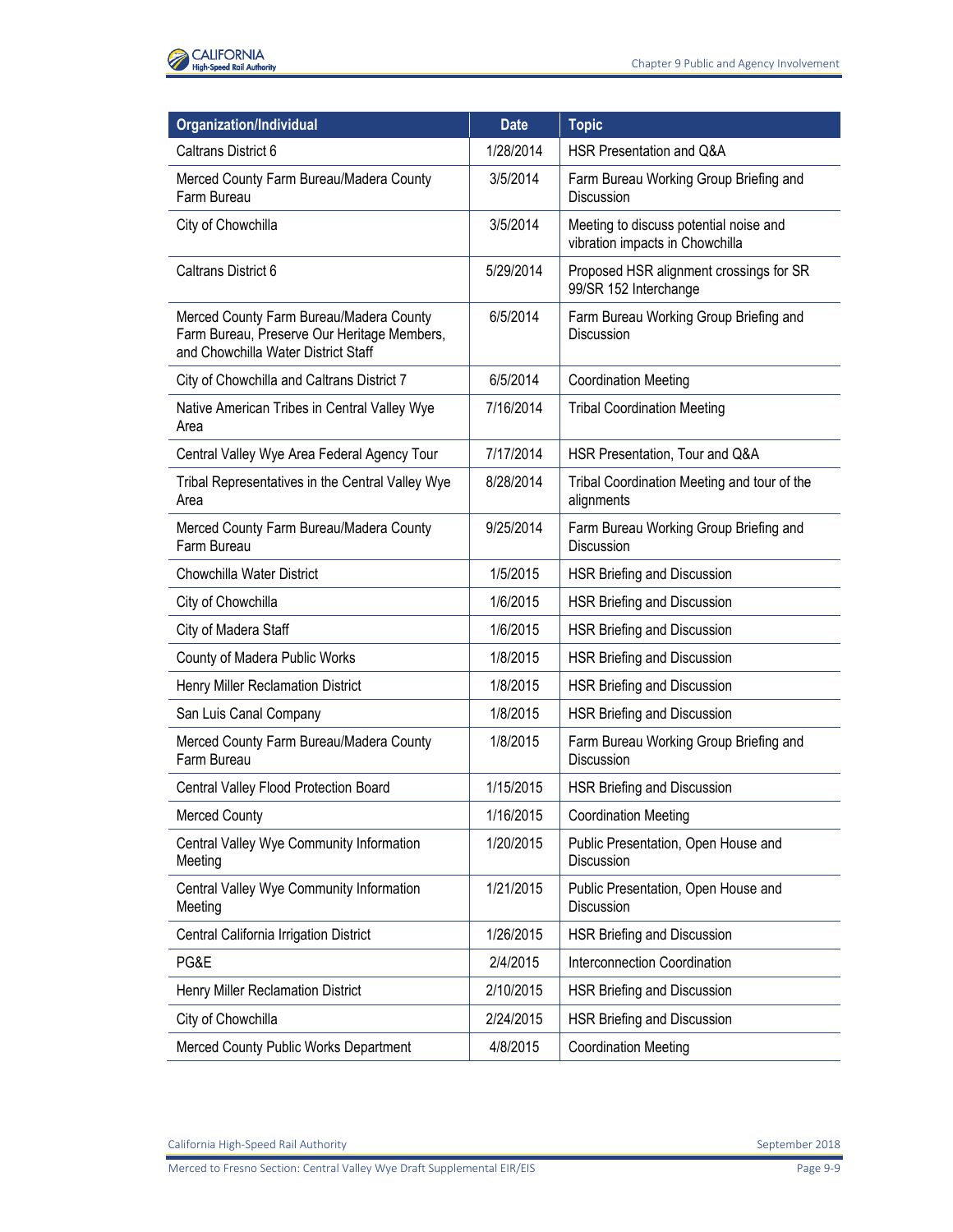| Organization/Individual                                                                                                       | <b>Date</b> | Topic                                                                                                                  |
|-------------------------------------------------------------------------------------------------------------------------------|-------------|------------------------------------------------------------------------------------------------------------------------|
| Merced County Farm Bureau/Madera County<br>Farm Bureau, Preserve Our Heritage Members,<br>and Chowchilla Water District Staff | 6/4/2015    | Farm Bureau Working Group Briefing and<br>Discussion                                                                   |
| Lower San Joaquin Levee District                                                                                              | 6/12/2015   | <b>Coordination Meeting</b>                                                                                            |
| Chowchilla Water District                                                                                                     | 6/30/2015   | <b>Coordination Meeting</b>                                                                                            |
| Fairmead Community, Friends of Fairmead                                                                                       | 6/30/2015   | HSR Project Update and Q&A                                                                                             |
| Madera County Roads Department                                                                                                | 7/2/2015    | <b>Coordination Meeting</b>                                                                                            |
| Madera County Flood Control                                                                                                   | 7/2/2015    | <b>Coordination Meeting</b>                                                                                            |
| Fairmead Community, Friends of Fairmead                                                                                       | 7/14/2015   | HSR Update and Q&A                                                                                                     |
| Chowchilla Elementary School District                                                                                         | 9/4/2015    | HSR Update and Discussion                                                                                              |
| <b>USACE</b>                                                                                                                  | 9/22/2015   | Section 408 Preliminary Determination<br>Meeting                                                                       |
| Fairmead Community, Friends of Fairmead                                                                                       | 12/12/2015  | HSR Update and Q&A                                                                                                     |
| <b>USACE</b>                                                                                                                  | 12/22/2015  | Section 408 Preliminary Determination<br>Meeting                                                                       |
| Merced County Farm Bureau/Madera County<br>Farm Bureau                                                                        | 2/23/2016   | Farm Bureau Working Group Briefing and<br>Discussion                                                                   |
| <b>USACE</b>                                                                                                                  | 2/24/2016   | Section 408 Preliminary Determination<br>Meeting                                                                       |
| USFWS, CDFW, USFS, USACE, NOAA/NMFS                                                                                           | 3/16/2016   | Central Valley Regulatory Agency Meeting,<br>Biological Assessment <sup>1</sup>                                        |
| USEPA, USFWS, CDFW, USACE, USBR,<br>SWRCB, NOAA/NMFS                                                                          | 4/20/2016   | Central Valley Regulatory Agency Meeting,<br><b>Biological Resources and Wetlands Technical</b><br>Report <sup>1</sup> |
| Merced County Farm Bureau/Madera County<br>Farm Bureau                                                                        | 4/29/2016   | Farm Bureau Working Group Briefing and<br>Discussion                                                                   |
| USEPA, USACE, USBR, STB, SWRCB, CDFW,<br><b>USFWS, NOAA/NMFS</b>                                                              | 5/18/2016   | Central Valley Regulatory Agency Meeting,<br>Hydrology and Water Resources Technical<br>Report <sup>1</sup>            |
| USEPA, USACE, STB, SWRCB, CDFW, USFWS,<br><b>NOAA/NMFS</b>                                                                    | 6/15/2016   | Central Valley Regulatory Agency Meeting,<br>Environmental Justice Outreach <sup>1</sup>                               |
| Fairmead Community, Friends of Fairmead                                                                                       | 6/16/2016   | HSR Update and Q&A                                                                                                     |
| USEPA, USACE, USBR, SWRCB, CDFW,<br>USFWS, NOAA/NMFS, STB                                                                     | 7/11/2016   | Central Valley Regulatory Agency Meeting,<br>Alternatives <sup>1</sup>                                                 |
| Fairmead Community, Friends of Fairmead                                                                                       | 7/14/2016   | HSR Update and Q&A                                                                                                     |
| <b>USACE</b>                                                                                                                  | 7/19/2016   | Section 408 Preliminary Determination<br>Meeting                                                                       |
| Fresno-Madera Fire and Life Safety                                                                                            | 7/20/2016   | HSR Coordination and Update                                                                                            |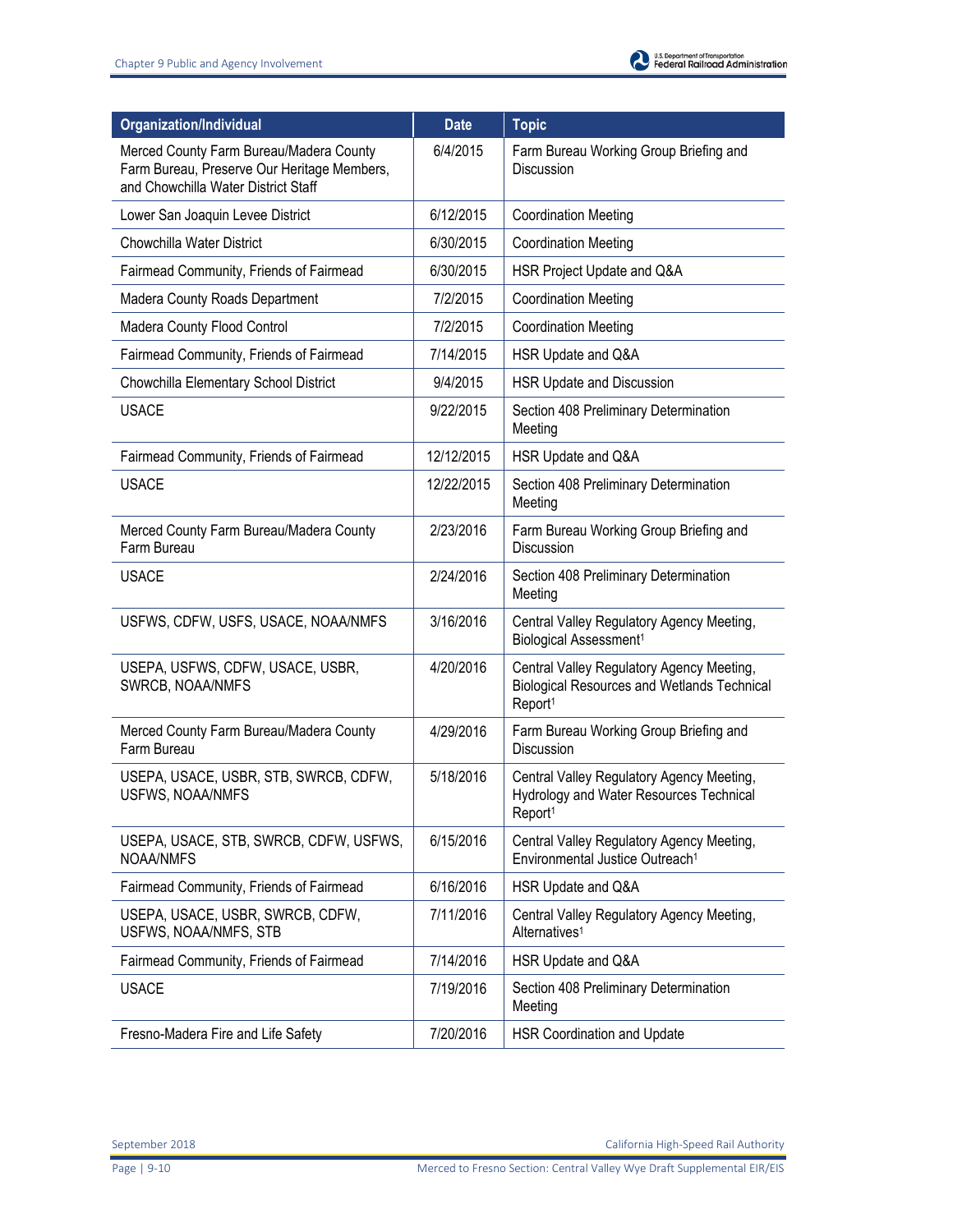

| Organization/Individual                                                                                                                                                    | <b>Date</b> | <b>Topic</b>                                                                                                                               |
|----------------------------------------------------------------------------------------------------------------------------------------------------------------------------|-------------|--------------------------------------------------------------------------------------------------------------------------------------------|
| Merced County Farm Bureau/Madera County<br>Farm Bureau                                                                                                                     | 7/21/2016   | Farm Bureau Working Group Briefing and<br>Discussion                                                                                       |
| Caltrans District 10                                                                                                                                                       | 7/29/2016   | HSR Update and Discussion                                                                                                                  |
| Madera County                                                                                                                                                              | 8/2/2016    | <b>HSR Coordination and Update</b>                                                                                                         |
| California Department of Corrections and<br>Rehabilitation                                                                                                                 | 8/10/2016   | <b>HSR Briefing and Discussion</b>                                                                                                         |
| City of Chowchilla                                                                                                                                                         | 8/10/2016   | HSR Briefing and Discussion                                                                                                                |
| <b>Merced County</b>                                                                                                                                                       | 8/12/2016   | HSR Briefing and Discussion                                                                                                                |
| Chowchilla Elementary and Middle School District                                                                                                                           | 8/26/2016   | HSR Update and Discussion                                                                                                                  |
| Merced County Farm Bureau/Madera County<br>Farm Bureau                                                                                                                     | 9/8/2016    | Farm Bureau Working Group Briefing and<br>Discussion                                                                                       |
| Fairmead Community, Friends of Fairmead                                                                                                                                    | 9/8/2016    | HSR Project Update and Q&A                                                                                                                 |
| USEPA, USACE, USBR, SWRCB, CDFW,<br>USFWS, NOAA/NMFS                                                                                                                       | 9/21/2016   | Central Valley Regulatory Agency Meeting,<br>Update <sup>1</sup>                                                                           |
| Chowchilla Union High School District                                                                                                                                      | 9/23/2016   | HSR Project Update and Discussion                                                                                                          |
| USEPA, USACE, USBR, SWRCB, CDFW,<br>USFWS, NOAA/NMFS                                                                                                                       | 10/19/2016  | Central Valley Regulatory Agency Meeting,<br>Draft <sup>1</sup>                                                                            |
| Central Valley Wye Community Meeting                                                                                                                                       | 12/8/2016   | Community Meeting, Presentation, Open<br>House and Q&A                                                                                     |
| USEPA, USACE, USBR, STB, SWRCB, CDFW,<br>USFWS, NOAA/NMFS                                                                                                                  | 12/21/2016  | Central Valley Regulatory Agency Meeting,<br>Checkpoint C <sup>1</sup>                                                                     |
| City of Chowchilla, Friends of Fairmead                                                                                                                                    | 1/5/2017    | HSR Project Update and Discussion                                                                                                          |
| Fairmead Community, Friends of Fairmead                                                                                                                                    | 1/5/2017    | HSR Project Update and Discussion                                                                                                          |
| Authority Board of Directors Meeting                                                                                                                                       | 1/10/2017   | Presentation of the Central Valley Wye<br><b>Preferred Alternative</b>                                                                     |
| Merced County Farm Bureau/Madera County<br>Farm Bureau, Preserve Our Heritage Members,<br>Chowchilla Water District Staff, Alview Dairyland<br>Union School District Staff | 1/12/2017   | Farm Bureau Working Group Briefing and<br>Discussion                                                                                       |
| USEPA, USACE, USBR, STB, SWRCB, CDFW,<br>USFWS, NOAA/NMFS                                                                                                                  | 1/18/2017   | Central Valley Regulatory Agency Meeting,<br>Mitigation <sup>1</sup>                                                                       |
| City of Chowchilla, Caltrans District 6, Private<br>Developer                                                                                                              | 1/27/2017   | Discussion regarding improvements at the SR<br>152 and Road 17 grade separation; design<br>and proposed development at SR 152 and SR<br>99 |
| Fairmead Community, Friends of Fairmead                                                                                                                                    | 3/22/2017   | HSR Project Update and Discussion                                                                                                          |
| USEPA, USACE, USBR, STB, SWRCB, CDFW,<br>USFWS, NOAA/NMFS                                                                                                                  | 4/19/2017   | Central Valley Regulatory Agency Meeting,<br>Mitigation <sup>1</sup>                                                                       |
| Merced County Farm Bureau/Madera County<br>Farm Bureau                                                                                                                     | 4/20/2017   | Farm Bureau Working Group Briefing and<br>Discussion                                                                                       |

California High-Speed Rail Authority **September 2018** September 2018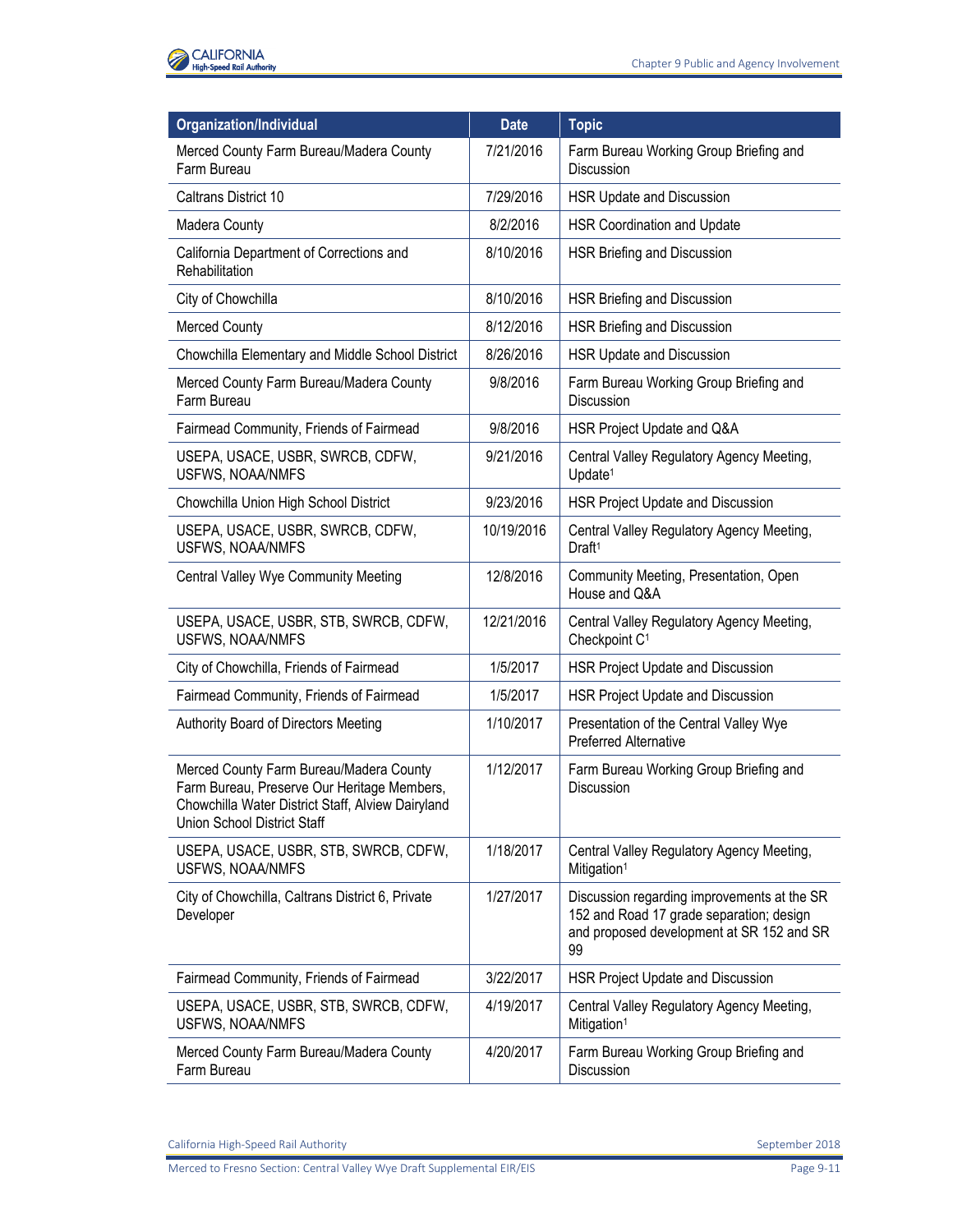| <b>Organization/Individual</b>                         | <b>Date</b> | <b>Topic</b>                                                                                                                                                                                           |
|--------------------------------------------------------|-------------|--------------------------------------------------------------------------------------------------------------------------------------------------------------------------------------------------------|
| Fairmead Community, Friends of Fairmead                | 4/24/2017   | Discussion regarding visual renditions of HSR<br>within the community of Fairmead, including at<br>the Avenue 23, Road 20 crossing, and the rise<br>of the HSR grade at Road 19 as it crosses SR<br>99 |
| Chowchilla Elementary School District                  | 5/9/2017    | HSR Project update and discussion regarding<br>mitigation measures for Fairmead Elementary<br>School                                                                                                   |
| USEPA, USACE, STB, SWRCB, CDFW, USFWS                  | 5/17/2017   | Central Valley Regulatory Agency Meeting,<br>Environmental Mitigation Management and<br>Assessment Overview <sup>1</sup>                                                                               |
| Merced County Farm Bureau/Madera County<br>Farm Bureau | 6/15/2017   | Farm Bureau Working Group Briefing and<br>Discussion                                                                                                                                                   |
| USEPA, USACE, STB, SWRCB, CDFW, USFWS                  | 6/21/2017   | Central Valley Regulatory Agency Meeting,<br>Update and Sustainability Overview <sup>1</sup>                                                                                                           |
| USEPA, USACE, CDFW                                     | 7/21/2017   | Central Valley Regulatory Agency Meeting,<br>Update <sup>1</sup>                                                                                                                                       |
| USEPA, USACE, USBR, STB, SWRCB, CDFW,<br><b>USFWS</b>  | 8/16/2017   | Central Valley Regulatory Agency Meeting,<br>Update and National Environmental Policy<br>ActAssignment Overview <sup>1</sup>                                                                           |
| Fairmead Community and Friends <sup>2</sup>            | 7/20/2017   | Discussion regarding mitigation measures in<br>Fairmead                                                                                                                                                |
| Merced County Farm Bureau/Madera County<br>Farm Bureau | 9/7/2017    | Farm Bureau Working Group Briefing and<br><b>HSR Project Update</b>                                                                                                                                    |
| Merced County Farm Bureau/Madera County<br>Farm Bureau | 11/14/2017  | Farm Bureau Working Group Briefing and<br><b>HSR Project Update</b>                                                                                                                                    |
| USEPA, USACE, USBR, STB, SWRCB, CDFW,<br><b>USFWS</b>  | 11/15/2017  | Central Valley Regulatory Agency Meeting,<br>Update <sup>1</sup>                                                                                                                                       |
| USEPA, USACE, USBR, STB, SWRCB, CDFW,<br><b>USFWS</b>  | 1/17/2018   | Central Valley Regulatory Agency Meeting,<br>Update <sup>1</sup>                                                                                                                                       |
| USEPA, USACE, USBR, STB, SWRCB, CDFW,<br><b>USFWS</b>  | 3/21/2018   | Central Valley Regulatory Agency Meeting,<br>Update <sup>1</sup>                                                                                                                                       |
| Fairmead Community and Friends <sup>2</sup>            | 4/4/2018    | Discussion regarding mitigation measures in<br>Fairmead                                                                                                                                                |
| USEPA, USACE, USBR, STB                                | 4/18/2018   | Central Valley Regulatory Agency Meeting,<br>Checkpoint C and Draft Supplemental<br>EIR/EIS <sup>1</sup>                                                                                               |
| USACE, USEPA, USFWS, NMFS, USBR, CDFW,<br>SWRCB, CVFPB | 4/24/2018   | The San Joaquin River Restoration Program<br><b>Coordination Meeting</b>                                                                                                                               |
| Merced County Farm Bureau/Madera County<br>Farm Bureau | 5/1/2018    | Farm Bureau Working Group Briefing and<br><b>HSR Project Update</b>                                                                                                                                    |

September 2018 California High-Speed Rail Authority